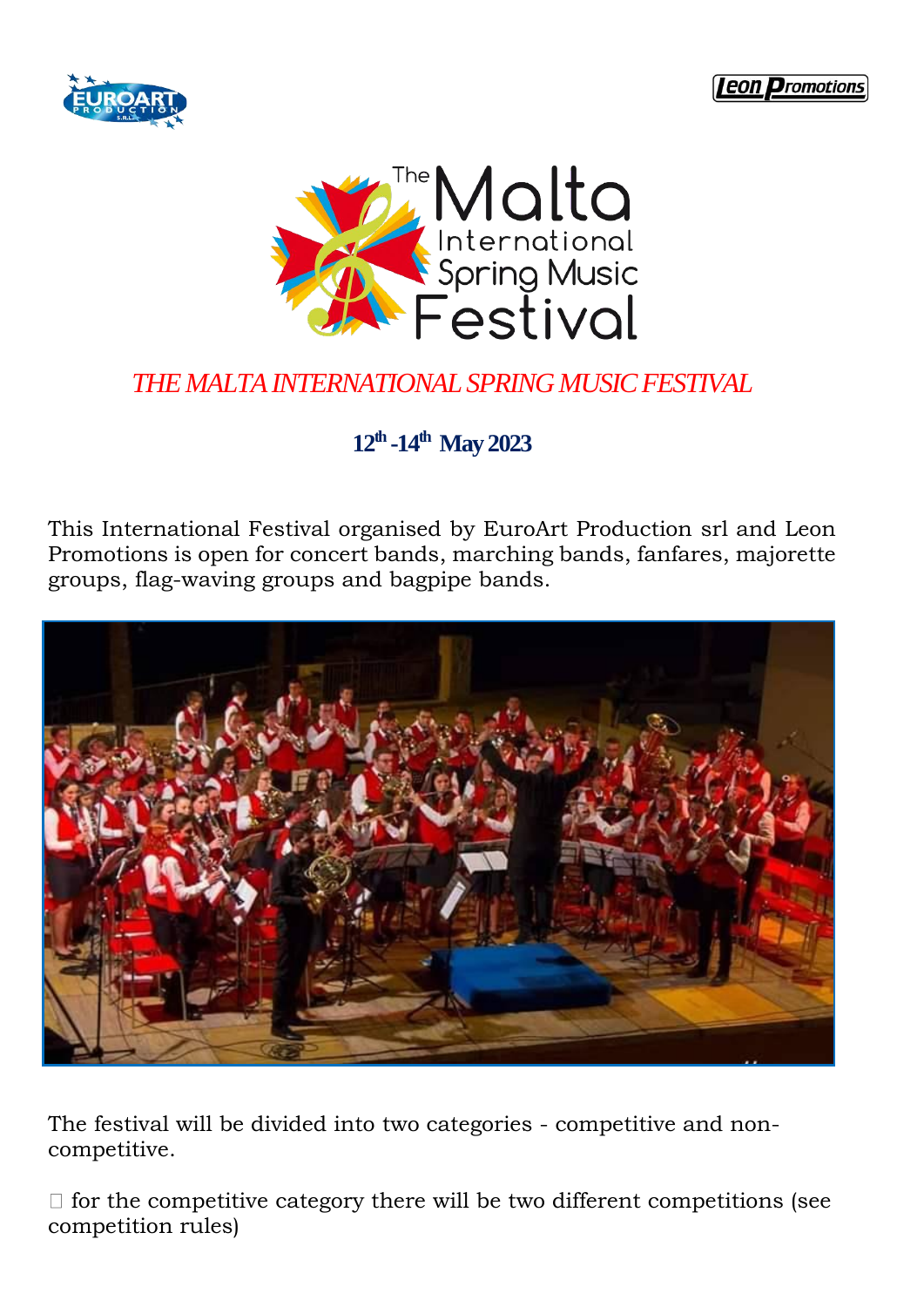## **A) Concert bands and wind Orchestras**

#### **B) Parade bands, marching show bands and folklore bands**

 $\Box$  the non-competitive category will be for those groups who will participate in parades and performances, which will be held in various locations around the island of Malta.



Each group is free to decide in which category to participate.

The Festival Programme will include outdoor parades and performances. During these parades, groups must perform with their own instruments.

Malta, with its strategic position in the centre of the Mediterranean Sea, has always been a crossroad for exchanges of cultural diversity, also due to the fact that so many nations have ruled over this country along its history. This is why the island's musical tradition is very old, strong and widespread. The aim of this International Festival is to make sure that the different music traditions from all over the World meet up in Malta, for a reciprocal cultural exchange and enrichment.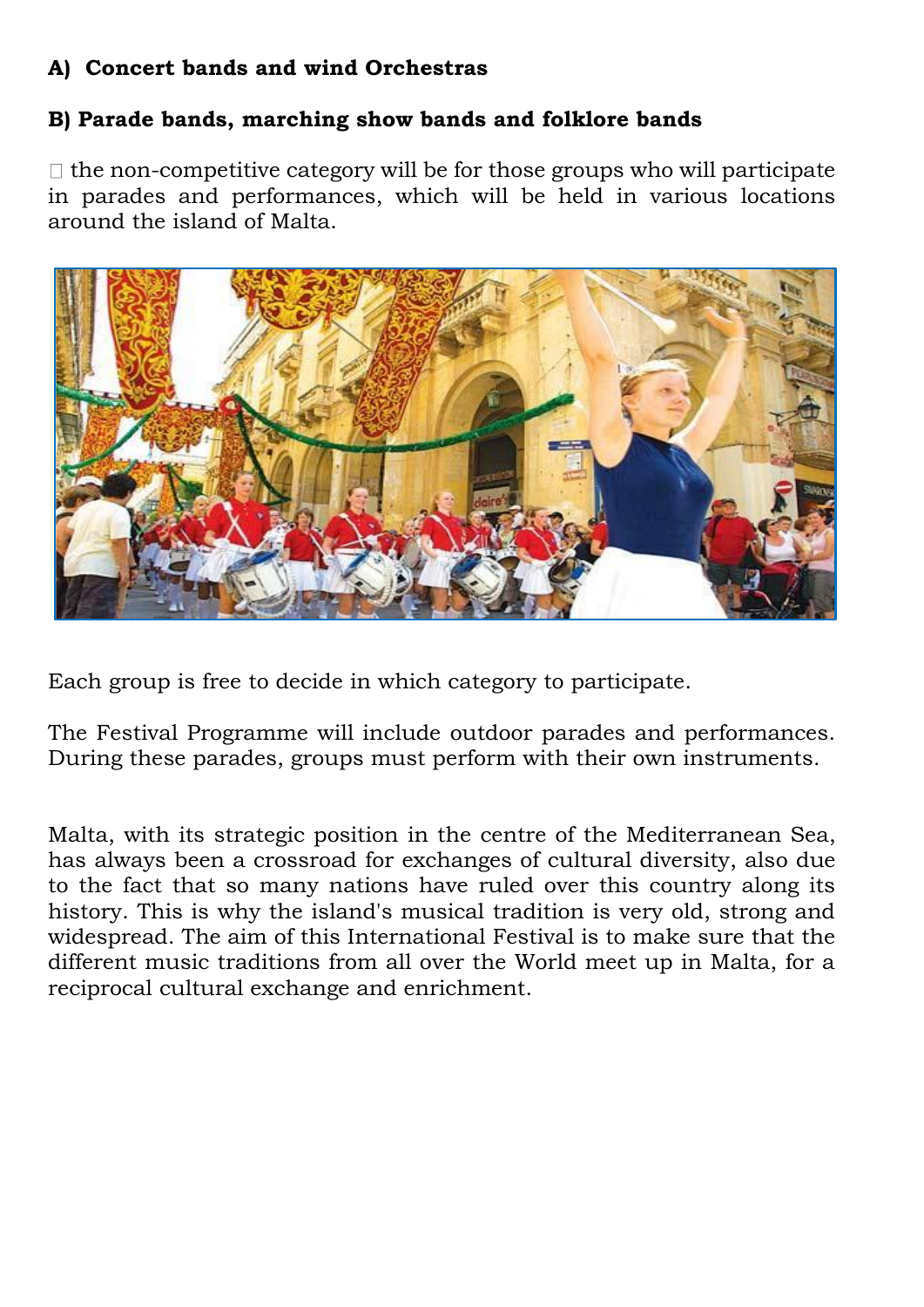

Today Malta is definitely one of the most important countries in Europe's tourism sector. Rich in history and charm, with a great sense of hospitality towards visitors and above all, with a warm temperature climate. During their free time, participating groups will have the chance to relax and explore the various unique cities and villages of this magical and pictoresque island full of history. Hence, we would like to invite you to discover this reality, perhaps at the most beautiful and ideal time of the year.



**DRAFT FESTIVAL PROGRAMME**

#### **Thursday 11th May**

Arrival of all International groups in Malta. Transfers from the Airport to the Hotels, situated in Bugibba/Qawra/St.Paul's Bay/St. Julian's– the most touristic venues of the island.

Free day at leisure or else you can opt for an optional cultural excursion to one of the most beautiful places in Malta.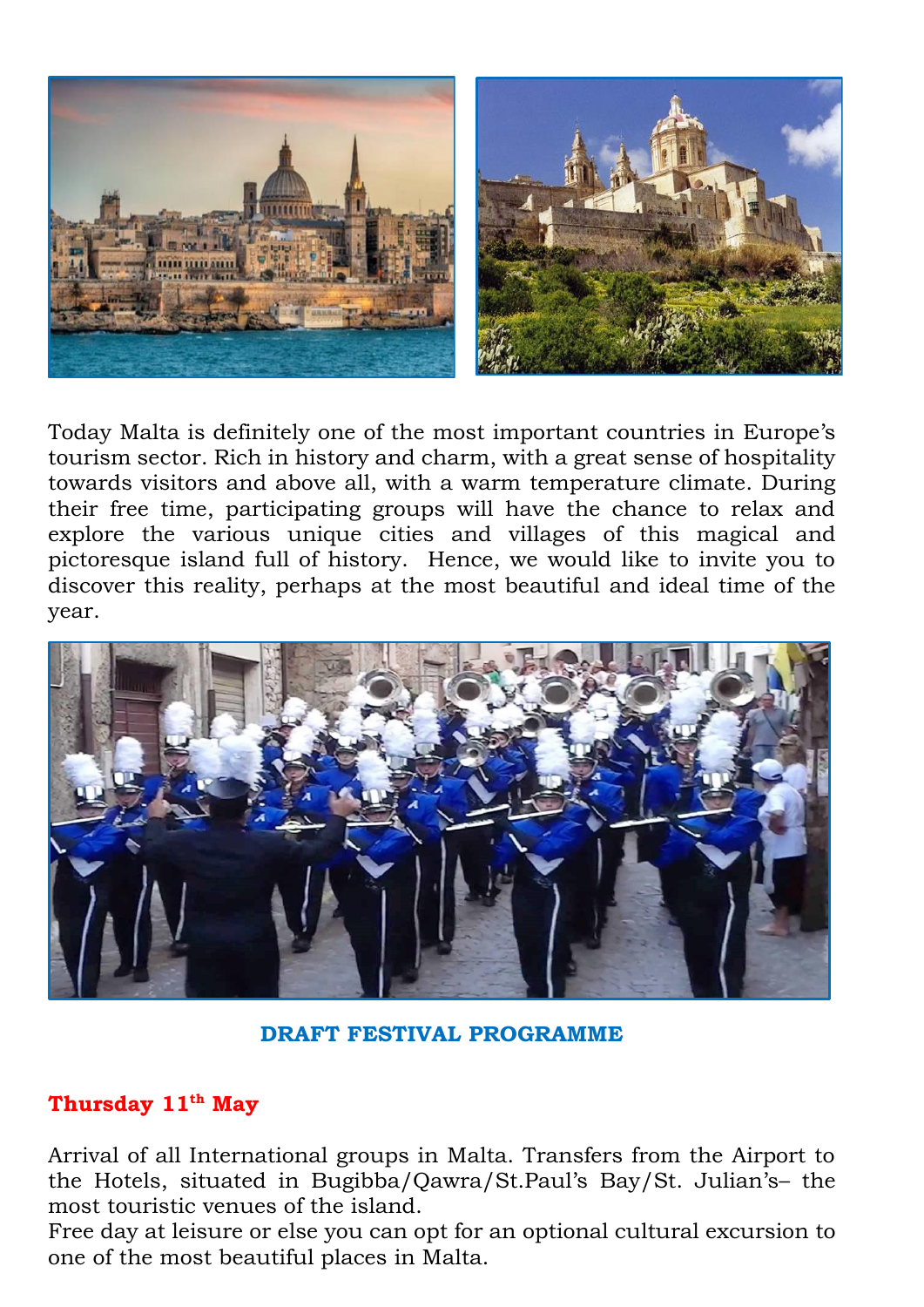#### **Friday 12th May**

Buffet Breakfast at the Hotel.

In the morning: **Theoretical Workshop** (For concert bands/wind orchestras/marching Bands).

In the afternoon: Opening parade and performances by all the participating groups.



### **Saturday 13th May**

Buffet Breakfast at the Hotel

In the morning**: Parade followed by the Marching Bands Competition** at St George Square, Valletta. The results will be announced immediately at the the end of the event, followed by the awards ceremony.

In the afternoon: **Practical Workshop** for the concert bands and wind Orchestras.

The groups not competing will perform in one of the Maltese villages.

### **Sunday 14th May**

Buffet breakfast at the hotel

**The Concert Bands and Wind Orchestras Competition**. The results will be announced at the end of the event, followed by the award ceremony.

The groups not competing will perform in one of the Maltese villages. At the end of the performances, there will be the presentations to all participating groups by the Maltese Authorities and the Festival Organisation.